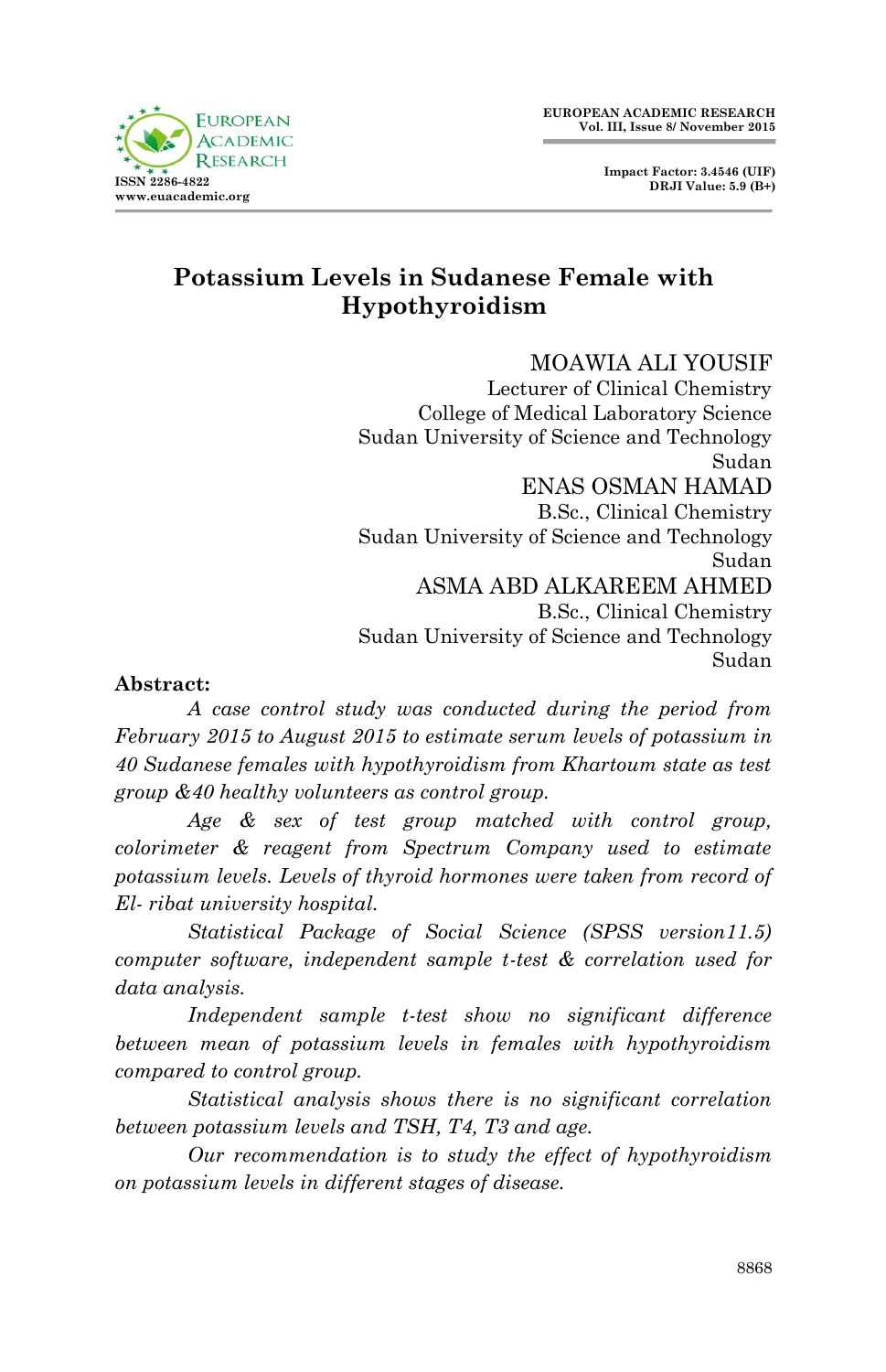**Key words:** Potassium Level, Sudanese Female, Hypothyroidism

# **Introduction:**

The thyroid gland disorders are the most abundant endocrine disorder in world second only to diabetes mellitus, and the most common presentation of thyroid disorders are thyrotoxicosis (hyperthyroidism), hypothyroidism and goiter.<sup>1, 2</sup>

According to serum level of thyroid hormones the thyroid disorders can be classified into hypothyroidism and hyperthyroidism. The prevalence and incidence of thyroid disorders are influenced primarily by sex and age. Thyroid disorders are more common in women than men and in older adults compare with younger groups. <sup>3</sup>

The thyroid hormones play important role in the body metabolism also affect the blood volume, the plasma arginine vasopressin levels are increase in patients with hypothyroidism and doesn't change in the upright position under the influence of a low sodium diet. <sup>4</sup>

Hypothyroidism is associated with fluid retention and generalized edema, increase Anti Diuretic Hormone(ADH) , decrease Atrial Naturetic Hormone (ANH), and decrease Renine angiotensin –aldosterone system (RAAS)this will affect water and electrolytes metabolism.<sup>5</sup>

According to the previous studies about effect of thyroid hormones on renal function and electrolytes this study is conduct to evaluate the serum levels of potassium in hypothyroidism patients.

# **MATERIALS AND METHODS**

## **Study design:**

This analytical case control hospital based study.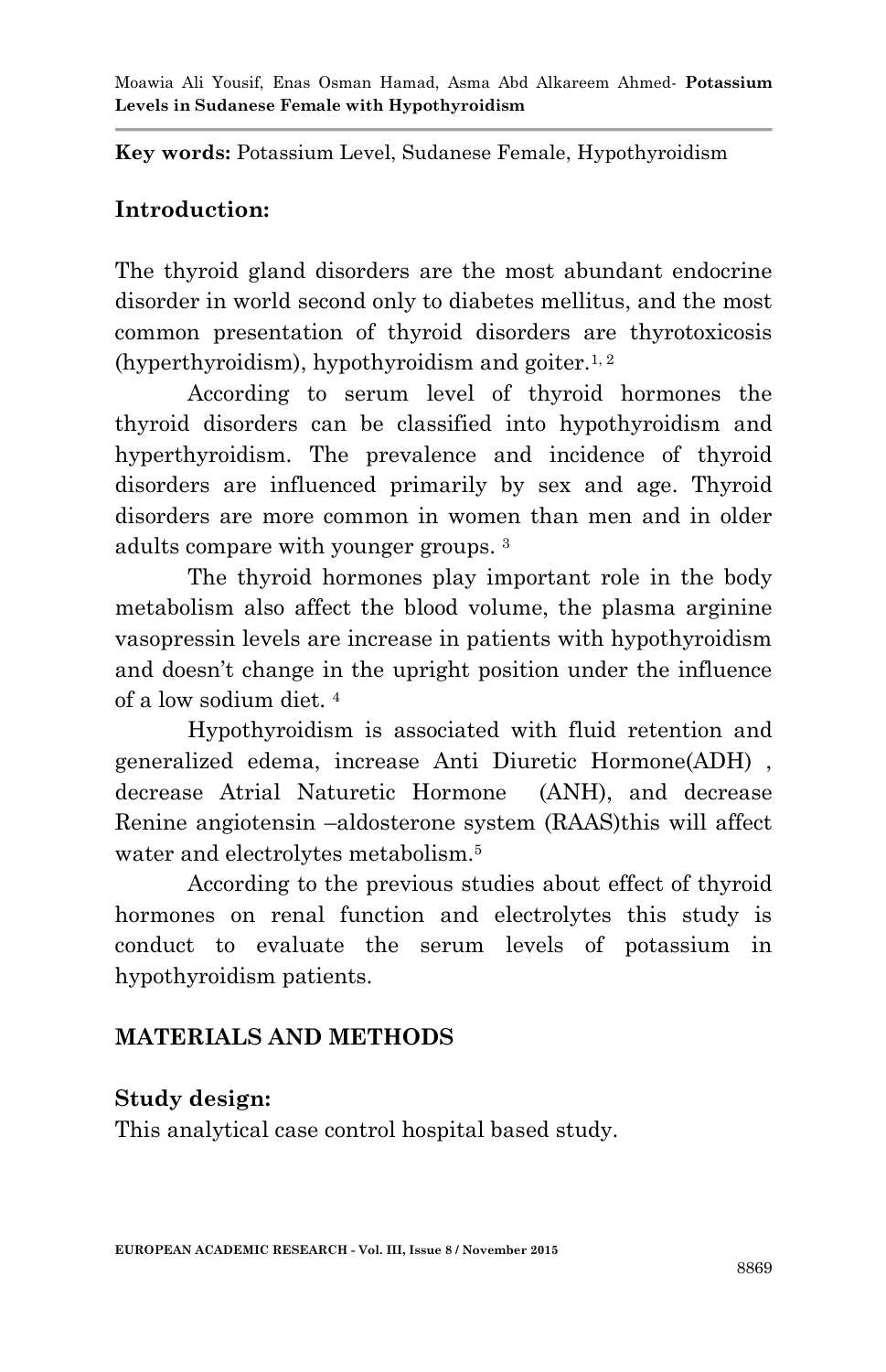Moawia Ali Yousif, Enas Osman Hamad, Asma Abd Alkareem Ahmed*-* **Potassium Levels in Sudanese Female with Hypothyroidism**

#### **Study area and period:**

This study was conducted in Khartoum state during the period from February to August 2015.

### **Study population and sample size:**

This study included forty females with hypothyroidism as case group and forty healthy volunteers as control group.

#### **Inclusion criteria:**

Sudanese females with hypothyroidism.

#### **Exclusion criteria:**

Any patient with renal failure, diabetes mellitus, cardiac disease, hypertension, dehydration and drug effect on potassium concentration were excluded from this study.

### **Data collection and clinical examination:**

Demographic data of patients and results of thyroid function tests were obtained from the record of El- rebat university hospital using questionnaire.

#### **Sample collection:**

Venous blood samples (5ml) were collected by standard procedure from the case and control groups into sterile plane containers to estimate potassium levels.

#### **Data analysis:**

Data were analyzed by using computer software program statistical package of social science version 11.5 independent sample T test and correlation were used.

### **Ethical considerations;**

Oral consent was taken from people participate in this study.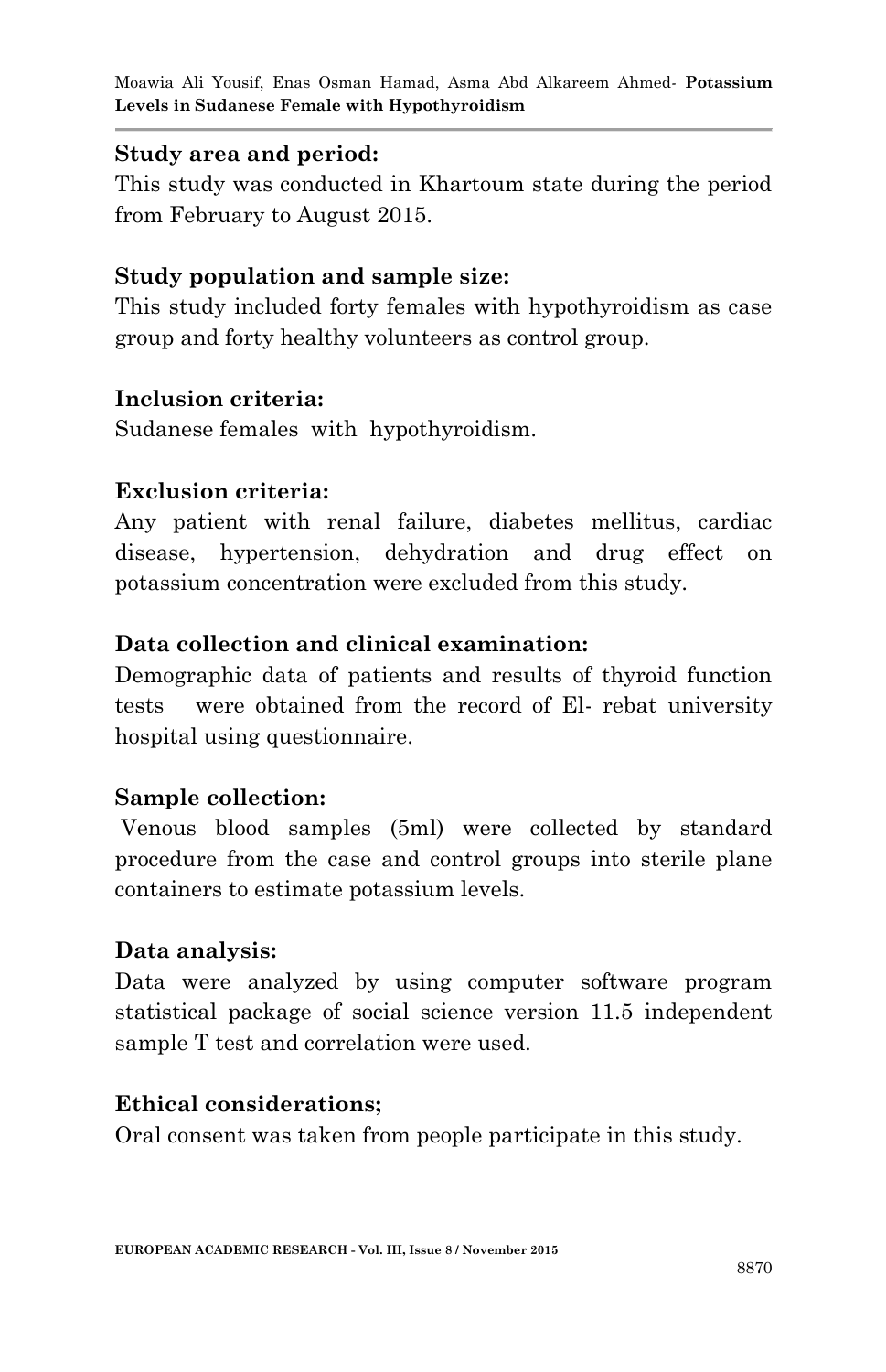## **Quality control:**

This method was compared with calibrated standard method and calibrated reagents using control sample give same result as external quality control.

## **Estimation of Thyroid Function Tests:**

Thyroid function test (TFT) profile has collected from the record in El-rebat University Hospital according to the questionnaire.

### **Reference values:**

TSH: (0.27-4.2uIU/ml). T3: (0.8-2.0 ng /ml). T4: (5.1-14.1ug/dl).

## **ESTIMATION OF POTASSIUM:**

## **Principle:**

In alkaline pH potassium ions and Tetra Phenyl Borate (TPB) form a turbid emulsion, the increase of which can be measured quantitatively in photometer at 578nm; The increase of absorbance (A) is directly proportional to the concentration of potassium in sample. <sup>6</sup>

### **Instruments:**

Potassium has been estimated by turbidmetric method from Spectrum Company using colorimeter device.

**Procedure:** See in the appendix.

**Reference value:**  Serum:3.6-5.5mmol/l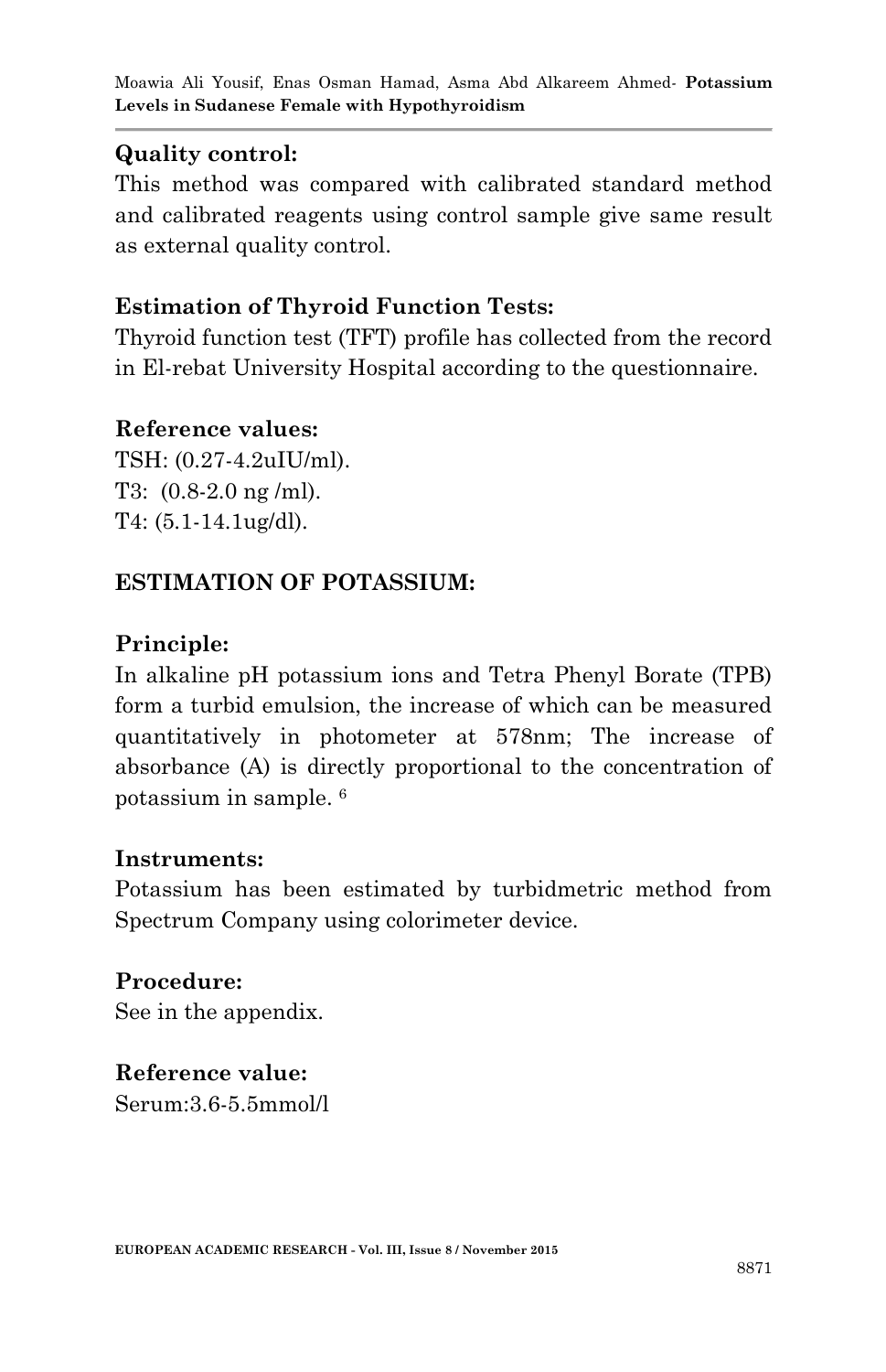### **RESULTS**

A group of 40 females with hypothyroidism involved in this study as case group ,other 40 healthy volunteers as control group were in rolled in this study and the Result were analyzed using independent sample test SPSS.

Table 3.1: shows age frequencies.

Table 3.2: shows for potassium (P. Value 0.873) insignificant, for T3 (P. Value 0.168) insignificant that means there was no significant difference between case and control mean and for T4 (P. Value 0.000) significant and for TSH (P. Value .000) significant that means there was difference between case and control.

Figure 3.1: Scatter plots show insignificant weak positive correlation between potassium concentration and TSH level.

Figure 3.2: Scatter plots show insignificant weak positive correlation between potassium concentration and T4 level.

Figure 3.3: Scatter plots show insignificant weak negative correlation between potassium concentration and T3 level.

Figure 3.4: Scatter plots show insignificant weak negative correlation between age and K+ concentration.

Figure 3.5: Scatter plots show insignificant weak negative correlation between age and T4 concentration.

Figure 3.6: Scatter plots show insignificant weak positive correlation between the age and TSH concentration.

Figure 3.7: Scatter plots show insignificant weak positive correlation between the age and T3 concentration.

| Age group          | Frequency | Percent |  |  |  |
|--------------------|-----------|---------|--|--|--|
| Less than 30 years |           | 22.5    |  |  |  |
| $30 - 45$ years    |           | 45      |  |  |  |
| More than 45 years |           | 32.5    |  |  |  |
| Total              |           | $100\,$ |  |  |  |

**Table (1): Age frequencies**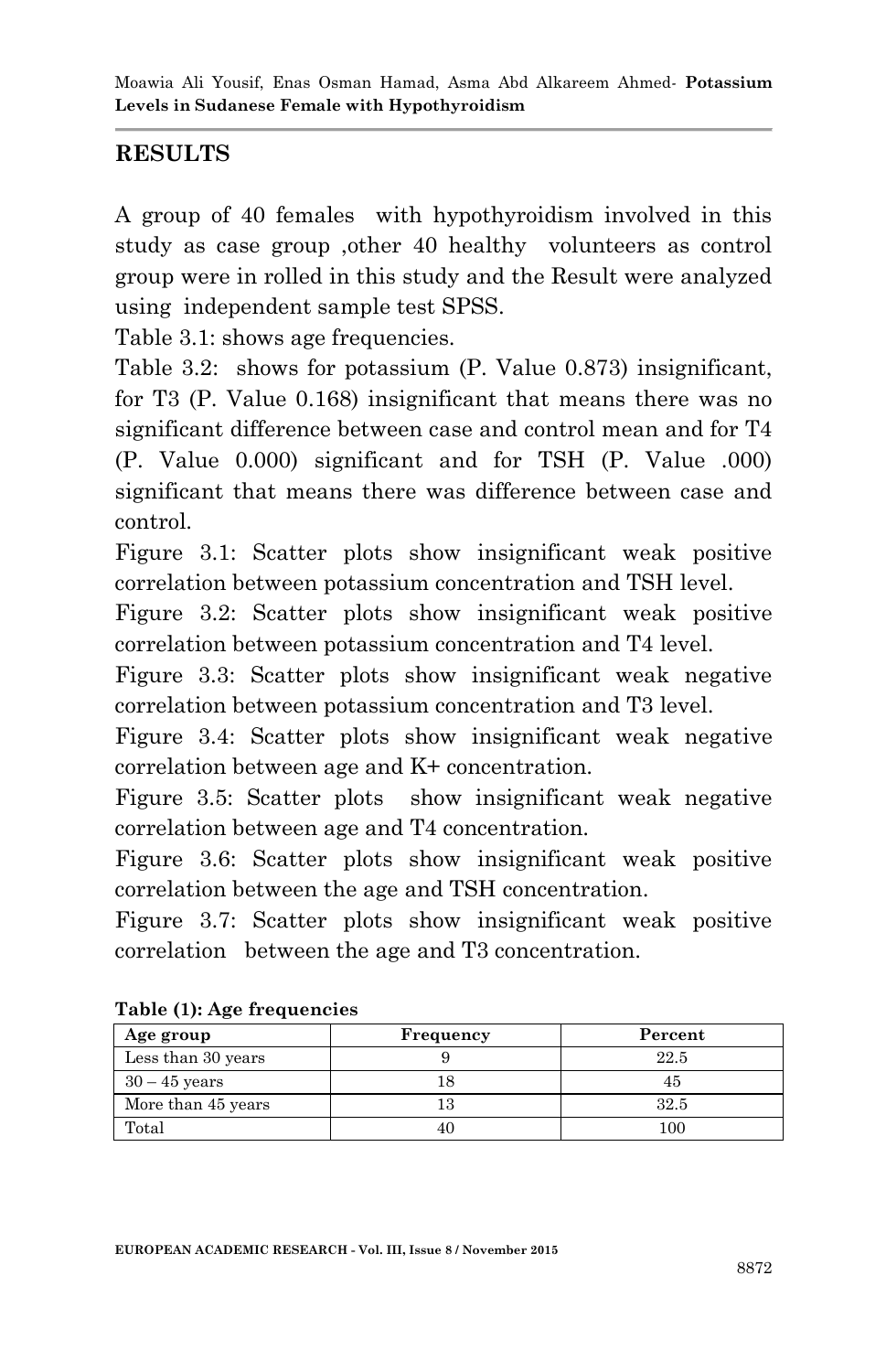Moawia Ali Yousif, Enas Osman Hamad, Asma Abd Alkareem Ahmed*-* **Potassium Levels in Sudanese Female with Hypothyroidism**

|                |         | N  | Mean    | Std       | P     |
|----------------|---------|----|---------|-----------|-------|
|                |         |    |         | Deviation | value |
|                |         |    |         |           |       |
| Potassium      | Case    | 40 | 4.123   | 0.8908    | 0.873 |
| (mmol/l)       | Control | 40 | 4.093   | 0.7757    |       |
| T <sub>3</sub> | Case    | 40 | 1.0088  | 0.39098   | 0.168 |
| (ng/ml)        | Control | 40 | 1.1350  | 0.41982   |       |
| T <sub>4</sub> | Case    | 40 | 5.8715  | 2.41917   | 0.000 |
| (ug/dl)        | Control | 40 | 7.6940  | 1.52895   |       |
| <b>TSH</b>     | Case    | 40 | 25.1878 | 30.58042  | 0.000 |
| (uIU/ml)       | Control | 40 | 1.5348  | 0.81971   |       |

**Table (2): Mean difference between patients and control**

Independent samples t- test (significant p value less than0.05)



**Figure (1) scatter plot of the correlation between potassium concentration (mmol/l) and TSH level (uIU/ml). (r=0.121, p. value=0.283)**



**Figure (2) scatter plot of the correlation between potassium concentration (mmol/l) and T4 level (ug/dl). (r= 0.118, p. value=0 .299)**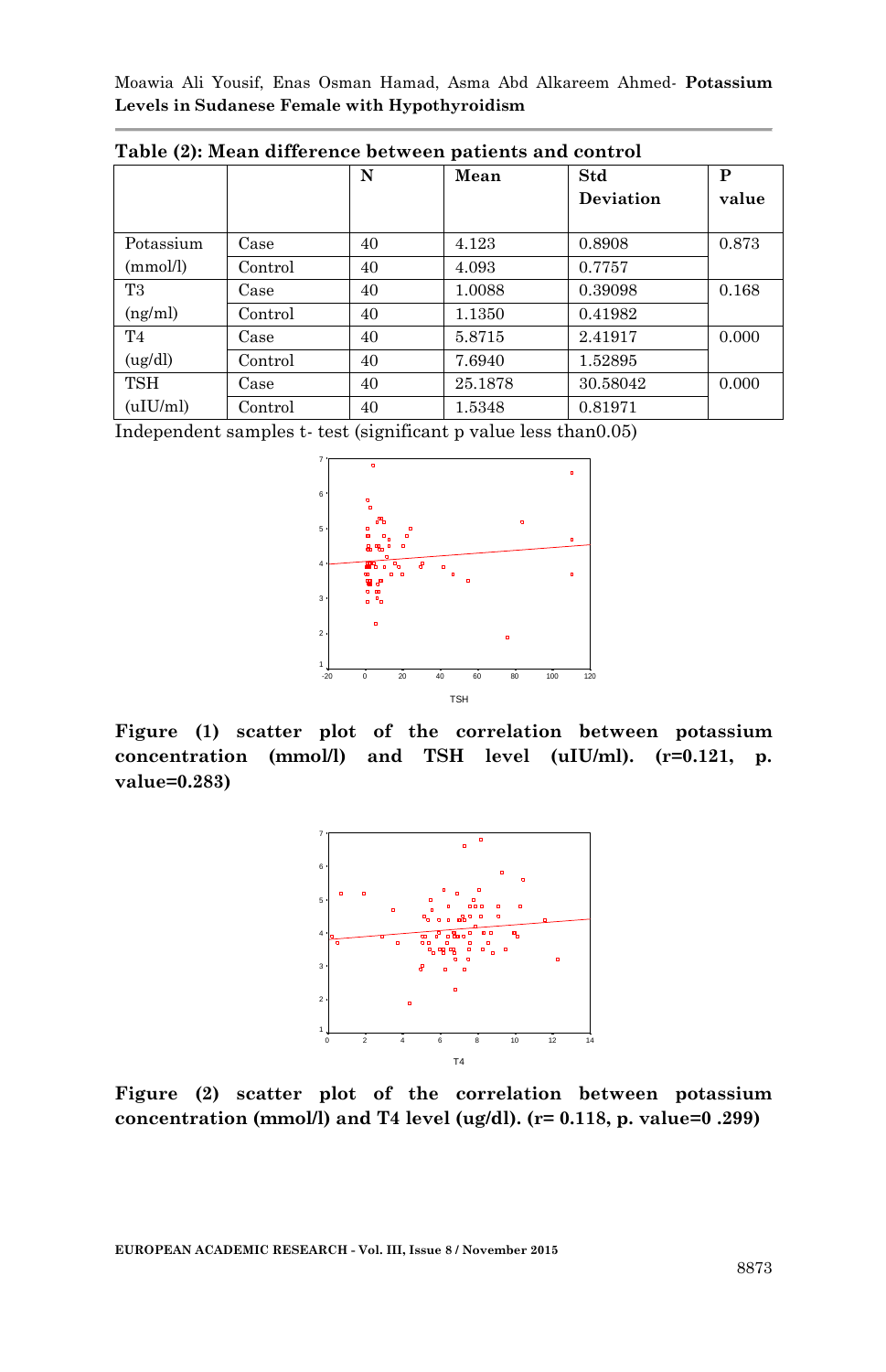Moawia Ali Yousif, Enas Osman Hamad, Asma Abd Alkareem Ahmed*-* **Potassium Levels in Sudanese Female with Hypothyroidism**



**Figure (3) scatter plot of the correlation between potassium concentration (mmol/l) and T3 level (ng/ml). (r=-0.118, p. value=0 .296)**



**Figure (4): scatter plot of the correlation between potassium concentration (mmol/l) and age. (r= -0.077, p. value= 0.496)**

#### **DISCUSSION:**

Hypothyroidism is a condition in which the body suffers from insufficient thyroid hormone. <sup>7</sup>

Thyroid hormones act as central regulator of various body functions i.e. metabolism and hemodynamic. So it has an influence on renal hemodynamic, glomerular filtration and electrolytes levels but the underlying mechanism is not well understood .<sup>8</sup>

Hypothyroidism is a very common condition seen in women more than men; the higher prevalence of thyroid disease in women suggests that estrogen might be involved in the pathophysiology of thyroid dysfunction. 9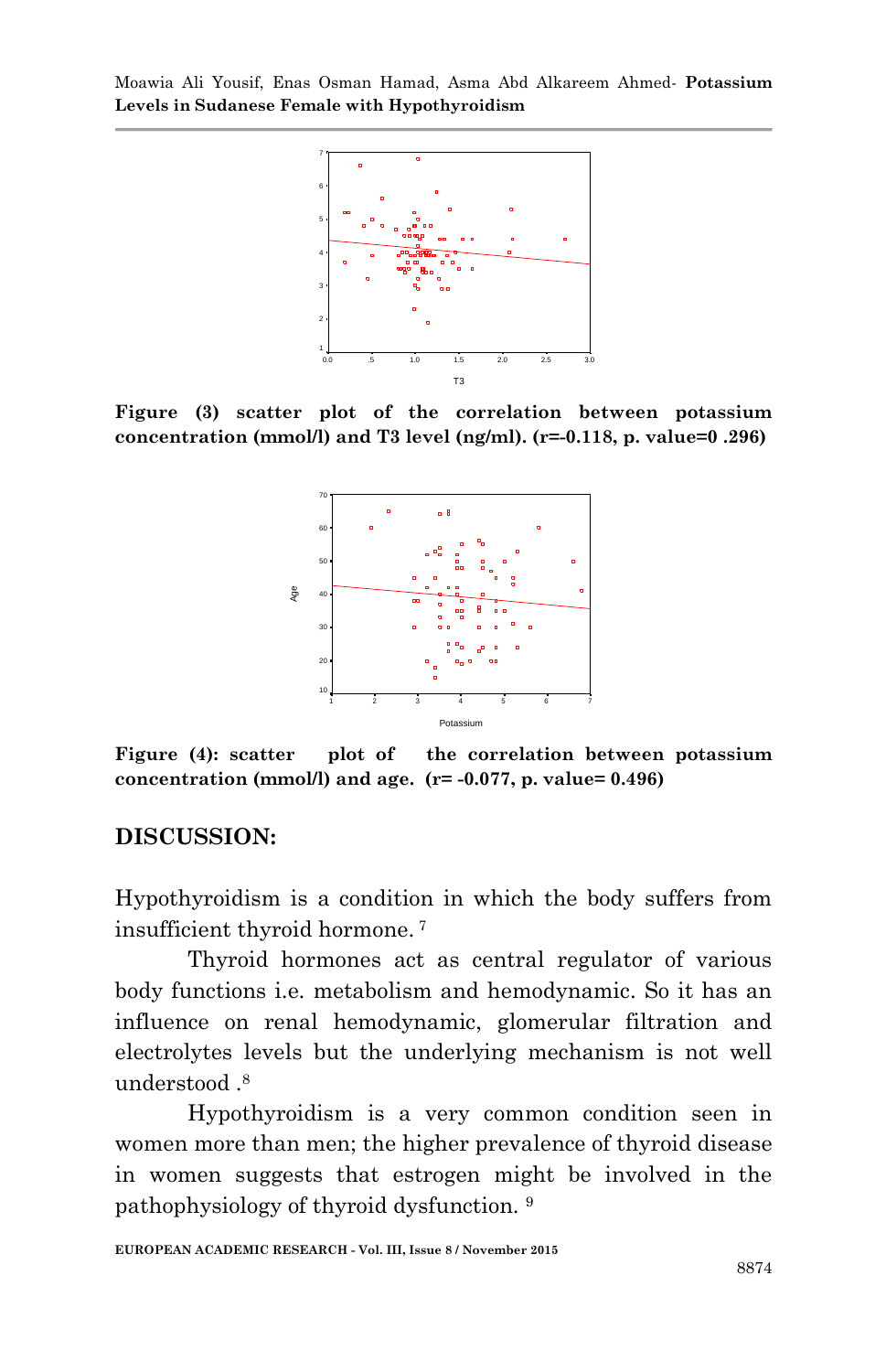The study was carried out in February 2015 to August 2015 at Khartoum state in females with hypothyroidism.

Independent sample T test show there was no significant difference between the mean value of potassium in case  $(4.123\pm8908)$  when compared to control  $(4.093\pm7757)$ subjects and( p.value0.873) and this agree with Murgod *et al*<sup>7</sup> which were found serum potassium levels in hypothyroid patients were found there was no statistically significant difference (p.value 0.174).

Our findings are contradictory to Mannangi *et al* <sup>9</sup> were conclude significant increase in potassium levels were seen in females with hypothyroidism compared to control (p. value 0.051).

A study was done by Schawarz C *et al* <sup>10</sup> show no conclusive statement for thyroid function and serum-potassium could be given, because elevated TSH levels were correlated with hyper- as well as hypokalaemia this result justify our result .

Our finding show no significant correlation between age and TSH, T3 and T4 this disagree with Peeters R.P<sup>11</sup> which was found that aging results in a decrease in serum TSH and T3 levels, whereas serum T4 levels usually remain unchanged.

Statistical analysis shows insignificant correlation between potassium concentration and TSH level (r=0.121, p.value=0.283), T4 level( $r=0.118$ , p. value=0.299), and and T3  $level(r=.0.118, p.value= 0.296).$ 

## **REFERENCES**

- 1- Heuck C. C., Kallner A., Kanagsapathy A. S.and Riesen W.Diagnosis &monitoring of disease of thyroid gland,WHO document: 2000:8-9.
- 2- Davidson Introduction in David son principle& practice of medicine, 20thed ; British;745.